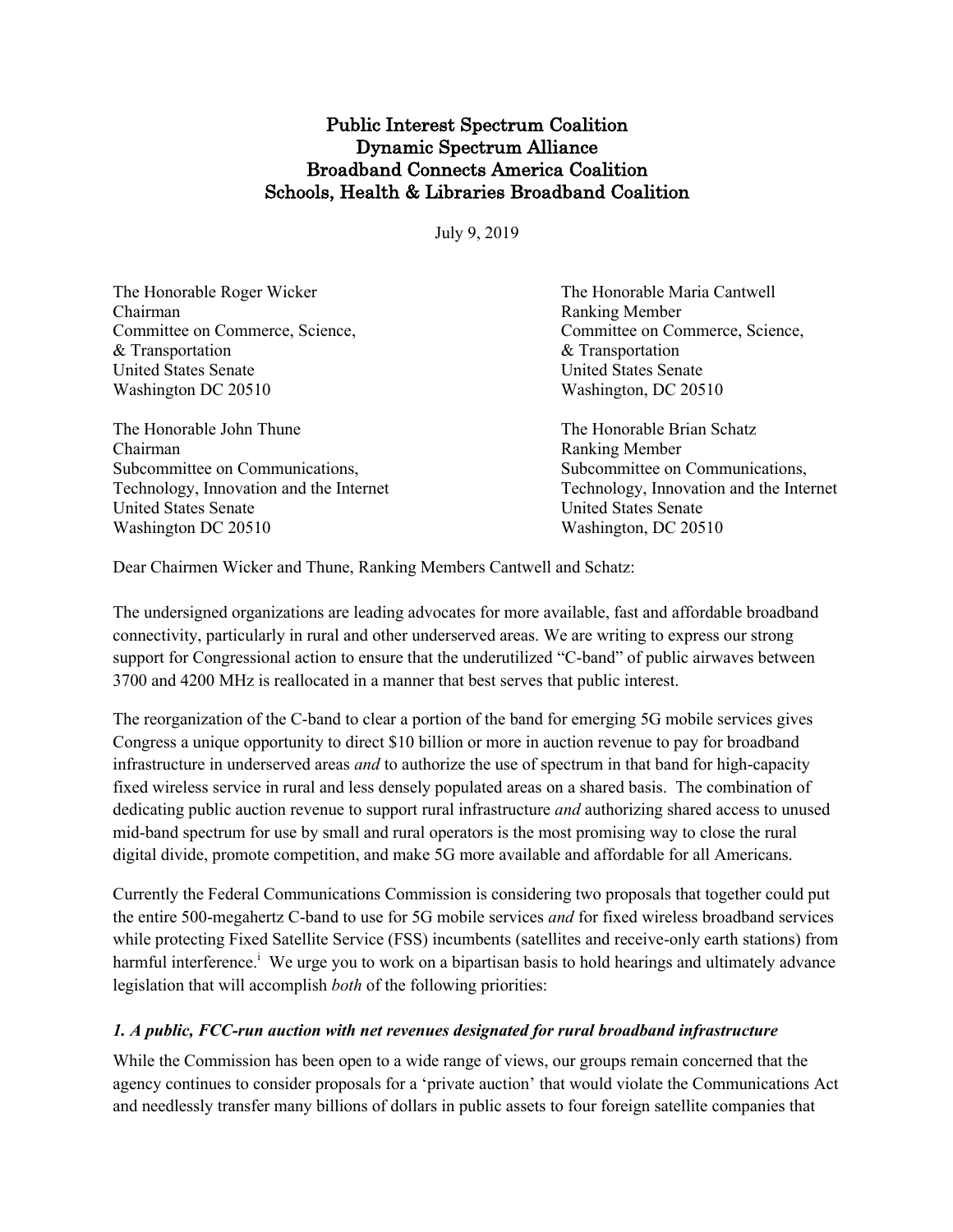never paid for the public airwaves they use. A private sale controlled by these few incumbent, foreignbased companies, with no return of the anticipated proceeds of \$10 to \$30 billion or more to the Treasury, amounts to a massive and needless giveaway of public revenue.

A private auction or sale would violate Section 309(j) of the Communications Act and willfully ignore Congressional intent and precedent. Congress has twice passed legislation ensuring that when the TV bands at 700 MHz and 600 MHz were consolidated for auction to mobile carriers, local broadcast stations would either receive no windfall (the 2002 Auction Reform Act) or receive at most incentive payments limited by a competitive reverse auction (the 2012 incentive auction bill). Indeed, most broadcasters received only compensation for expenses incurred to switch frequencies, an approach that would work well in the C-band if only the lower 200 megahertz are cleared, because incumbents have acknowledged that all current FSS video and radio distribution can be accommodated above 3900 MHz.

Just as Congress in 2012 designated \$7 billion from the auctions of AWS-3 and 600 MHz spectrum to fund FirstNet, under your leadership Congress can set aside \$10 billion or more of C-band auction revenue to pay for broadband infrastructure in underserved areas. According to FCC data, broadband is unavailable to roughly 25 million Americans, more than 19 million of whom live in rural communities. One in four rural residents say access to broadband is a "major problem" in their community. With a payfor at hand, Congress should not miss this rare opportunity to narrow the rural/urban digital divide.

Without full transparency and close FCC supervision, a private sale is also likely to distort competition in the mobile market, excluding smaller ISPs. Incumbents have a strong incentive to maximize their windfall rather than the broader public interest. Moreover, a private sale would set a dangerous precedent, suggesting that incumbent licensees should always wage maximum resistance against giving up or sharing unused spectrum unless the Commission agrees to give them *all* the public revenue that until now has always, with few exceptions, flowed back to the public, as Section 309(j) clearly intends.

## **2.** *Authorization of coordinated access to unused spectrum for fixed wireless broadband*

C-band supports critical video and radio distribution services but, like the TV band prior to its consolidation, the C-band's overall capacity is grossly underutilized. The authorization of coordinated, shared use of unused C-band spectrum is an essential component of a potential win-win-win solution that achieves three vital public interest outcomes: First, to clear, reallocate and auction a substantial portion of the band to promote mobile 5G networks; second, to enable high-speed fixed wireless service in rural, small town, tribal and other underserved areas at a fraction of the cost of trenching or stringing fiber; and third, to protect incumbent FSS licensees from undue disruption or harmful interference.

We believe any Congressional action on C-band should require the FCC to authorize coordinated, shared access to unused spectrum across the entire band to the extent it does not cause harmful interference to registered FSS earth stations or to future licensed mobile services. Spectrum itself is public infrastructure that can be used to help close the digital divide. Unlocking every megahertz of the grossly underutilized C-band will promote a more inclusive, robust and affordable 5G wireless ecosystem for all Americans.

By requiring rural ISPs and other operators to rely on an automated frequency coordination system, the FCC can fully protect incumbent licensees in a manner equivalent to the type of protection that the Spectrum Access System (SAS) will begin providing this year as it coordinates shared use of the adjacent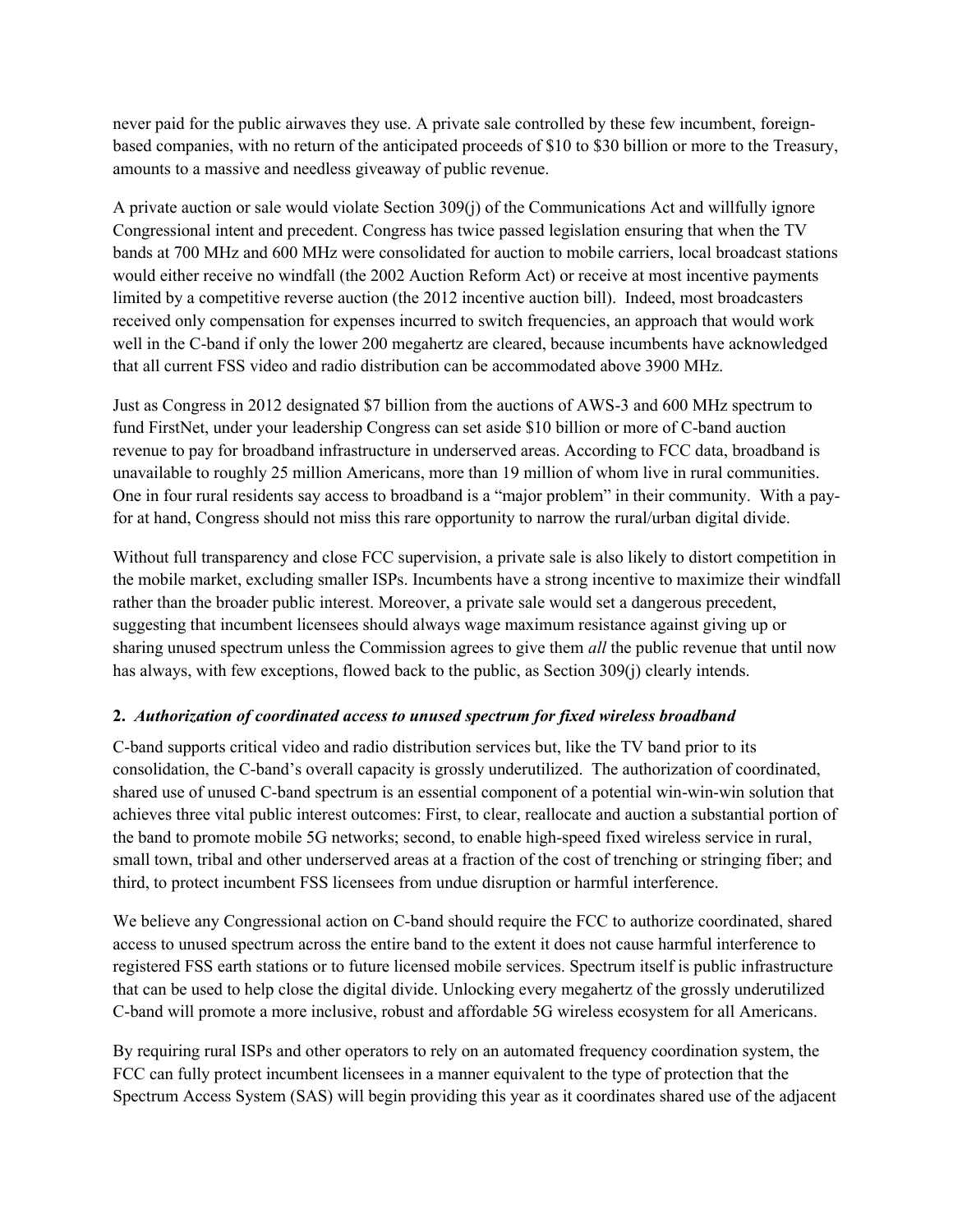3.5 GHz band between the U.S. Navy and terrestrial broadband providers. In that band the SAS will both safeguard Navy operations and manage opportunistic use of unused licensed spectrum until Priority Access Licensees actually build out and commence service. Similarly, the FCC should be required to authorize shared use of vacant spectrum across the entire C-band, but retain the discretion to determine the technical rules that ensure there is no harmful interference to licensed and operating services.

Respectfully yours,

New America's Open Technology Institute Access Humboldt American Library Association Benton Foundation Broadband Connects America Coalition California Center for Rural Policy Center for Rural Strategies Common Cause Consumer Reports CoSN – Consortium for School Networking Dynamic Spectrum Alliance Institute for Local Self-Reliance Maine Broadband Coalition National Consumer Law Center, on behalf of its low-income clients National Digital Inclusion Alliance National Hispanic Media Coalition Next Century Cities Public Knowledge Public Interest Spectrum Coalition Schools, Health & Libraries Broadband Coalition Tribal Digital Villages Network X-Lab

i Notice of Proposed Rulemaking, *Expanding Flexible Use of the 3.7 to 4.2 GHz Band, Order and Notice of Proposed Rulemaking,* GN Docket No. 18-122, FCC 18-91 (rel. July 13, 2018) ("NPRM").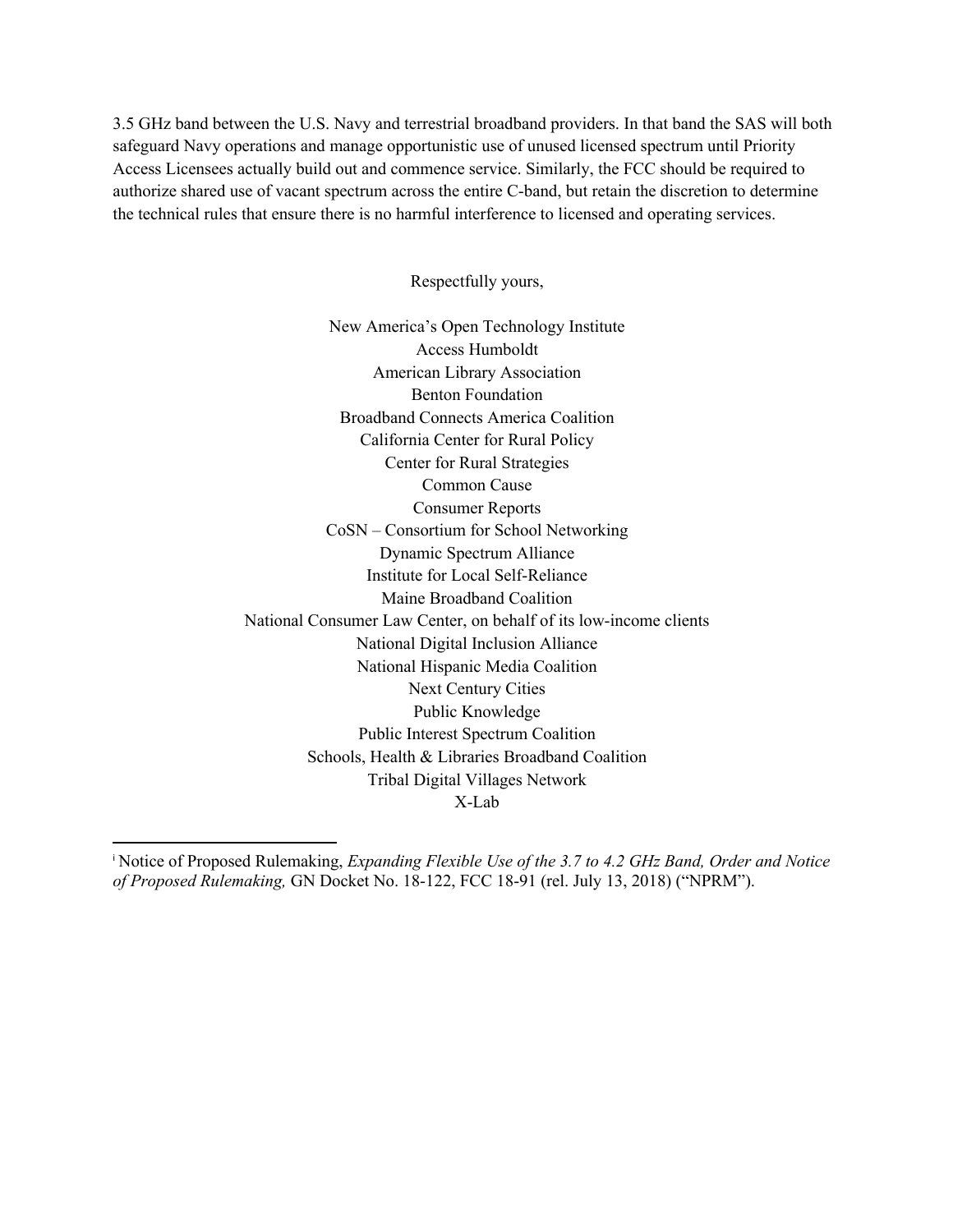# Public Interest Spectrum Coalition Dynamic Spectrum Alliance Broadband Connects America Coalition Schools, Health & Libraries Broadband Coalition

July 9, 2019

| The Honorable Frank Pallone        | The Honorable Greg Walden        |
|------------------------------------|----------------------------------|
| Chairman                           | <b>Ranking Member</b>            |
| Committee on Energy and Commerce   | Committee on Energy and Commerce |
| U.S. House of Representatives      | U.S. House of Representatives    |
| Washington, DC 20515               | Washington, DC 20515             |
| The Honorable Michael Doyle        | The Honorable Robert Latta       |
| Chairman                           | <b>Ranking Member</b>            |
| Subcommittee on Communications and | Subcommittee on Communications   |
| and Technology                     | and Technology                   |
| U.S. House of Representatives      | U.S. House of Representatives    |
| Washington, DC 20515               | Washington, DC 20515             |
|                                    |                                  |

Dear Chairmen Pallone and Doyle, Ranking Members Walden and Latta:

The undersigned organizations are leading advocates for more available, fast and affordable broadband connectivity, particularly in rural and other underserved areas. We are writing to express our strong support for Congressional action to ensure that the underutilized "C-band" of public airwaves between 3700 and 4200 MHz is reallocated in a manner that best serves that public interest.

The reorganization of the C-band to clear a portion of the band for emerging 5G mobile services gives Congress a unique opportunity to direct \$10 billion or more in auction revenue to pay for broadband infrastructure in underserved areas *and* to authorize the use of spectrum in that band for high-capacity fixed wireless service in rural and less densely populated areas on a shared basis. The combination of dedicating public auction revenue to support rural infrastructure *and* authorizing shared access to unused mid-band spectrum for use by small and rural operators is the most promising way to close the rural digital divide, promote competition, and make 5G more available and affordable for all Americans.

Currently the Federal Communications Commission is considering two proposals that together could put the entire 500-megahertz C-band to use for 5G mobile services *and* for fixed wireless broadband services while protecting Fixed Satellite Service (FSS) incumbents (satellites and receive-only earth stations) from harmful interference.<sup>i</sup> We urge you to work on a bipartisan basis to hold hearings and ultimately advance legislation that will accomplish *both* of the following priorities:

## *1. A public, FCC-run auction with net revenues designated for rural broadband infrastructure*

While the Commission has been open to a wide range of views, our groups remain concerned that the agency continues to consider proposals for a 'private auction' that would violate the Communications Act and needlessly transfer many billions of dollars in public assets to four foreign satellite companies that never paid for the public airwaves they use. A private sale controlled by these few incumbent, foreign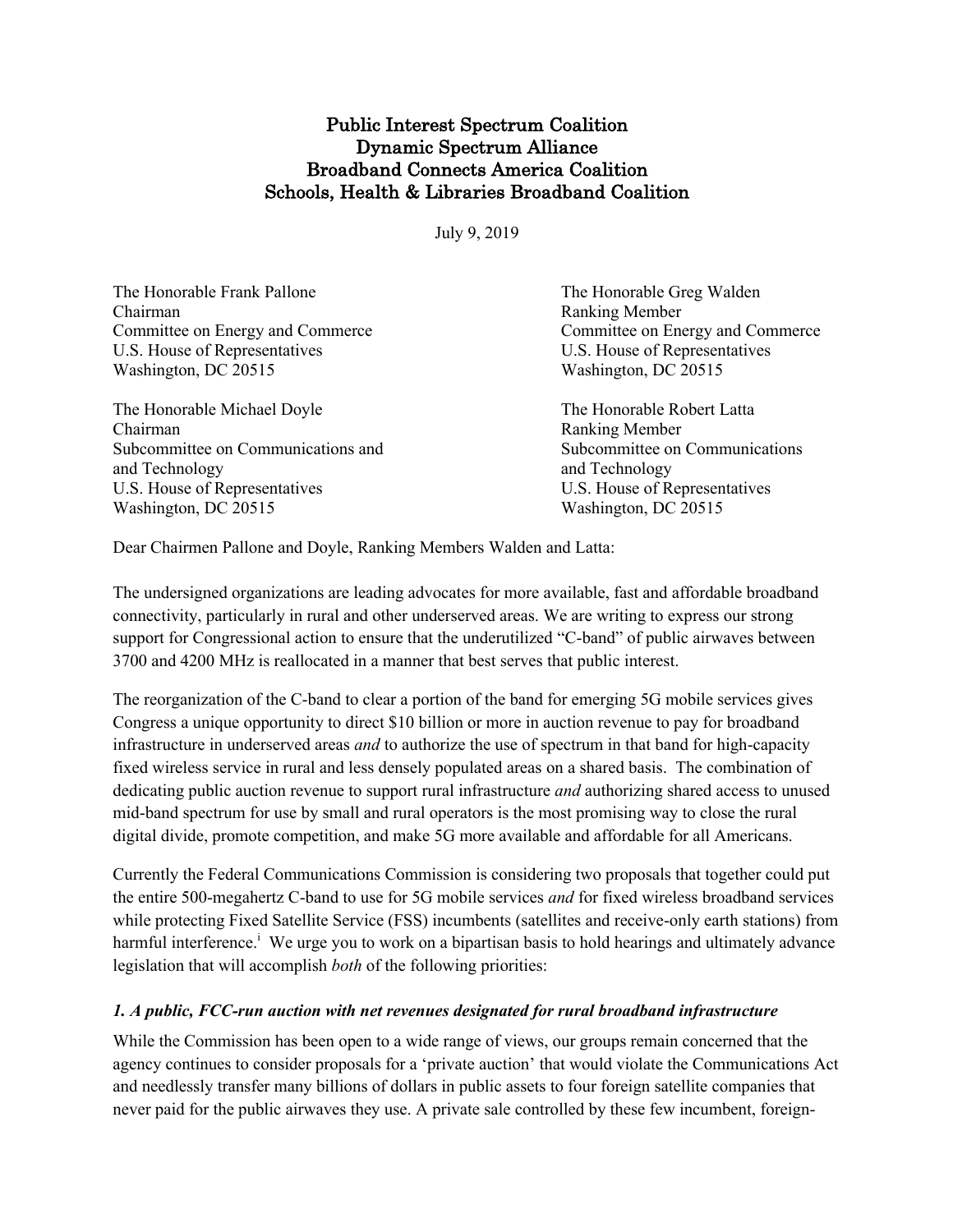based companies, with no return of the anticipated proceeds of \$10 to \$30 billion or more to the Treasury, amounts to a massive and needless giveaway of public revenue.

A private auction or sale would violate Section 309(j) of the Communications Act and willfully ignore Congressional intent and precedent. Congress has twice passed legislation ensuring that when the TV bands at 700 MHz and 600 MHz were consolidated for auction to mobile carriers, local broadcast stations would either receive no windfall (the 2002 Auction Reform Act) or receive at most incentive payments limited by a competitive reverse auction (the 2012 incentive auction bill). Indeed, most broadcasters received only compensation for expenses incurred to switch frequencies, an approach that would work well in the C-band if only the lower 200 megahertz are cleared, because incumbents have acknowledged that all current FSS video and radio distribution can be accommodated above 3900 MHz.

Just as Congress in 2012 designated \$7 billion from the auctions of AWS-3 and 600 MHz spectrum to fund FirstNet, under your leadership Congress can set aside \$10 billion or more of C-band auction revenue to pay for broadband infrastructure in underserved areas. According to FCC data, broadband is unavailable to roughly 25 million Americans, more than 19 million of whom live in rural communities. One in four rural residents say access to broadband is a "major problem" in their community. With a payfor at hand, Congress should not miss this rare opportunity to narrow the rural/urban digital divide.

Without full transparency and close FCC supervision, a private sale is also likely to distort competition in the mobile market, excluding smaller ISPs. Incumbents have a strong incentive to maximize their windfall rather than the broader public interest. Moreover, a private sale would set a dangerous precedent, suggesting that incumbent licensees should always wage maximum resistance against giving up or sharing unused spectrum unless the Commission agrees to give them *all* the public revenue that until now has always, with few exceptions, flowed back to the public, as Section 309(j) clearly intends.

## **2.** *Authorization of coordinated access to unused spectrum for fixed wireless broadband*

C-band supports critical video and radio distribution services but, like the TV band prior to its consolidation, the C-band's overall capacity is grossly underutilized. The authorization of coordinated, shared use of unused C-band spectrum is an essential component of a potential win-win-win solution that achieves three vital public interest outcomes: First, to clear, reallocate and auction a substantial portion of the band to promote mobile 5G networks; second, to enable high-speed fixed wireless service in rural, small town, tribal and other underserved areas at a fraction of the cost of trenching or stringing fiber; and third, to protect incumbent FSS licensees from undue disruption or harmful interference.

We believe any Congressional action on C-band should require the FCC to authorize coordinated, shared access to unused spectrum across the entire band to the extent it does not cause harmful interference to registered FSS earth stations or to future licensed mobile services. Spectrum itself is public infrastructure that can be used to help close the digital divide. Unlocking every megahertz of the grossly underutilized C-band will promote a more inclusive, robust and affordable 5G wireless ecosystem for all Americans.

By requiring rural ISPs and other operators to rely on an automated frequency coordination system, the FCC can fully protect incumbent licensees in a manner equivalent to the type of protection that the Spectrum Access System (SAS) will begin providing this year as it coordinates shared use of the adjacent 3.5 GHz band between the U.S. Navy and terrestrial broadband providers. In that band the SAS will both